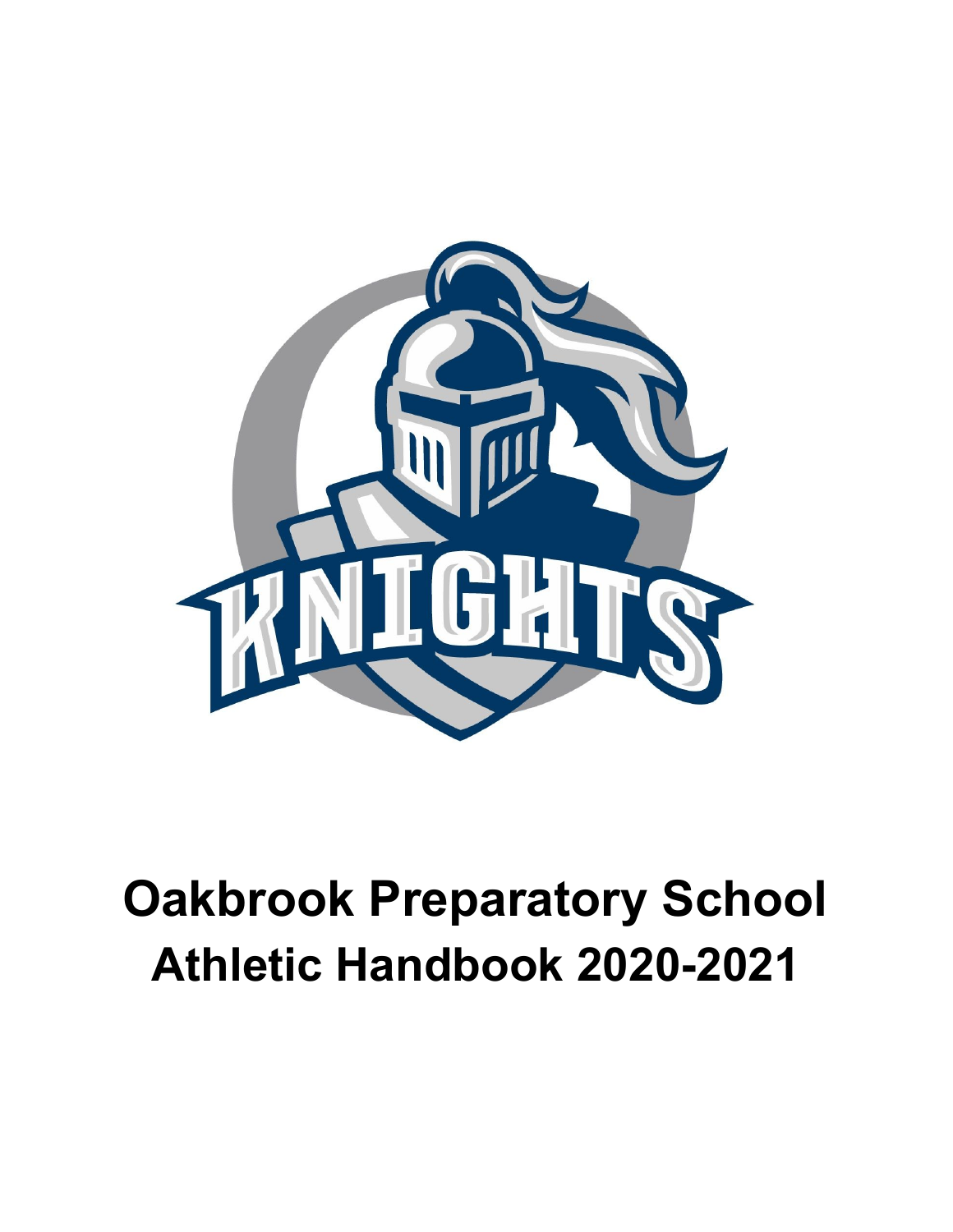**Mission:** To glorify God through a relentless pursuit of excellence.

**Vision:** To be the school of choice for scholar athletes.

# **Philosophy**

**Student-Athlete:** Oakbrook is a rigorous academic institution; our athletes are students first. Oakbrook's student-athletes will relentlessly pursue excellence in and out of the classroom. Student athletes are responsible for balancing the commitments of the classroom with the commitments of the sport. We expect them to be proactive with their teachers, and maintain academic rigor in season and out.

**Athletic Skills:** Coaches are responsible for teaching and expecting athletes to properly execute the fundamentals of the game. Athletes are responsible to make a commitment to practice these skills, to attend all practices, and to respect the authority of the coach. Competition and game experiences teach athletes to recognize situations, make decisions, and take responsibility through consequences.

**Teamwork:** Working together as a team, even in the "individual" sports, will be encouraged at every opportunity. Each athlete must be eager, not just willing, to sacrifice personal interests or glory for the welfare of the team.

**Sportsmanship/Character:** Good sportsmanship covers the concepts of fair play, respect for those in authority, and integrity on and off the playing field. Oakbrook strives to be known for fielding competitive, well-disciplined and well-coached teams who know how to win with humility and lose graciously.

**Excellence:** Athletic Excellence is attained when the athlete knows that he/she did everything within the limits of his ability to become the very best that he or she is capable of becoming. While winning events is important and a goal for all teams, success in coaching or playing will not be based on the number of athletic events won or lost. Winning is a by-product of the enjoyment/success of developing athletic skills, teamwork, and sportsmanship.

**Program Goals:** In all sports offered at the School, the three levels of competition, Middle School, Junior Varsity and Varsity, are part of the same program coordinated by the varsity head coach. The Middle School and Junior Varsity interscholastic teams are designed to help students learn the various sports, determine their level of commitment to team based athletics and prepare them for varsity competition. Although all efforts will be made to secure playing time for every student, student athletes are expected to do their part in earning playing time through proper attendance, attitude, and work habits. Other specifics regarding the goals of our program include:

➢ **Middle School:** The program is designed to meet the developmental needs of its participants. The purpose of the program is to develop skills, sportsmanship,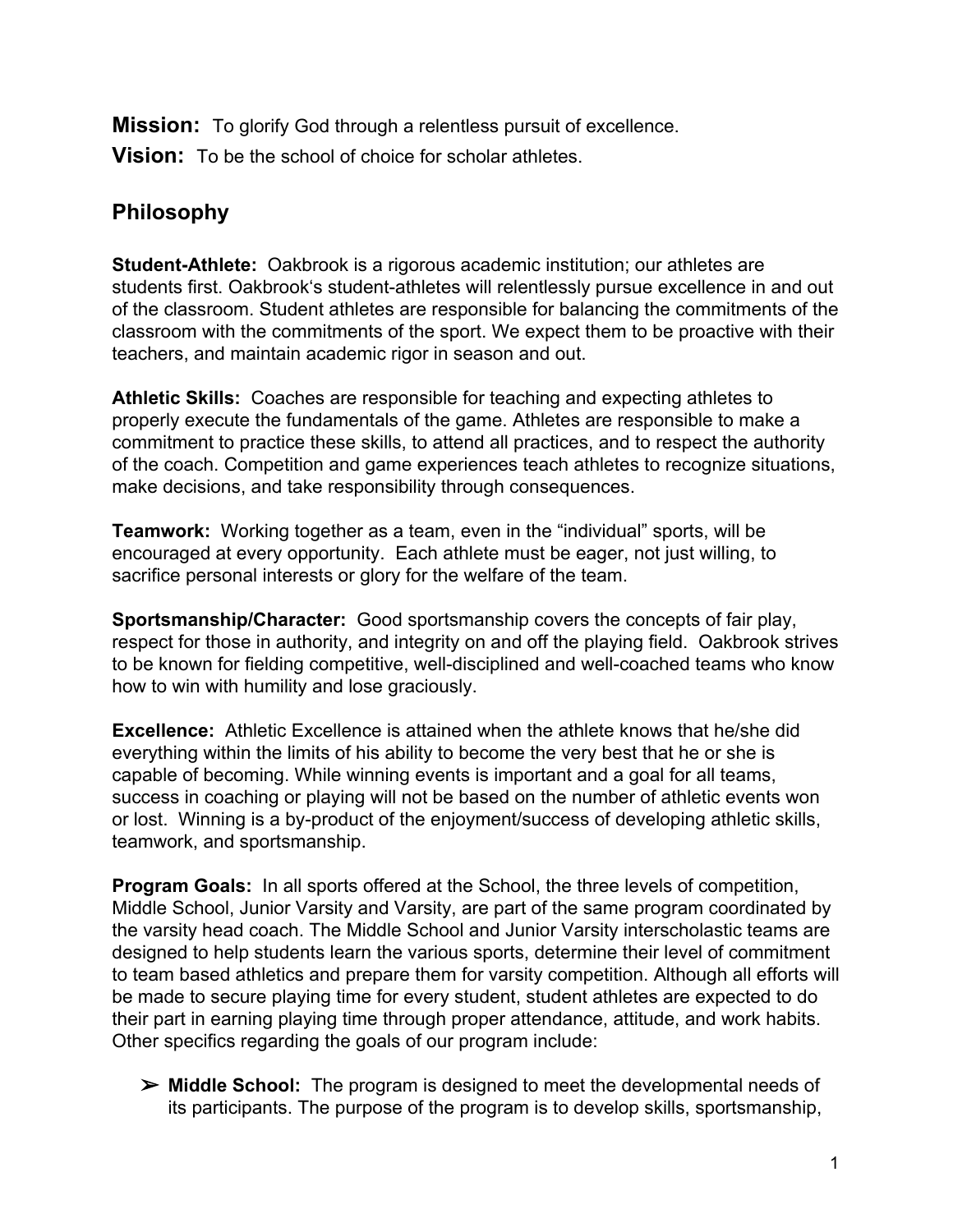and behaviors that are part of being on a team. Playing time is determined by the Coach based on practice, games, skill level in relation to the competition, and team guidelines. Each Coach's goal is to play each player in most games. However, certain situations may arise, when this is not possible.

- ➢ **Junior Varsity:** Team and individual skills are reinforced in preparing student athletes for the more competitive varsity schedule. Playing time is determined by the coach with a goal of providing most students with quality playing time in as many games as possible.
- ➢ **Varsity:** The varsity teams play a competitive schedule including both independent and public schools. Our commitment to excellence requires that we field the best team available from among our student athletes. Varsity selection is based on skill and maturity of the student athlete. Each student athlete's skill level is reevaluated at the beginning of the season for team membership. Scheduling and playing time considerations are based on what best prepares the team to pursue season long excellence. Student athletes wishing to play two different sports during the same season may do so only with the approval of the athletic director and the respective head coaches and must make a firm commitment at the beginning of the season to one of the teams in case of a conflict. In many cases, it may not be possible for a student athlete to participate on two teams during the same season.

#### **Athletic Awards**

**Silver Sword:** Oakbrook's annual Silver Sword is awarded to the athlete who demonstrates sportsmanship and Christ-like attitude on and off the court/field/course, not just during the season but throughout the school year. The award is not based on popularity or playing ability or attitude based on playing and not playing. The athlete is a team leader who demonstrates the attitude and character that we believe is an example of Jesus Christ. This character includes a commitment to one self and to the team, one who encourages others, often sacrificing his or her well-being for the sake of the team and one who has earned the respect of teammates and classmates. Teams and coaches present nominations for the Silver Sword Award to the "Knights of the Round Table" whose membership consists of previous Silver Sword Award winners.

**Block "O":** Student Athletes Participating on a Varsity Sport will earn a Block "O" at the Athletic Banquet. Student athletes will receive the Letter only once during an Oakbrook athletic career. Varsity student athletes will thereafter receive a silver service bar each letter year.

**Coach's Award:** Varsity coaches recognize and thank the athlete who consistently demonstrates hard work, commitment, discipline - the key character traits the coaches have worked to instill throughout the team. This person may also be nominated for Silver Sword.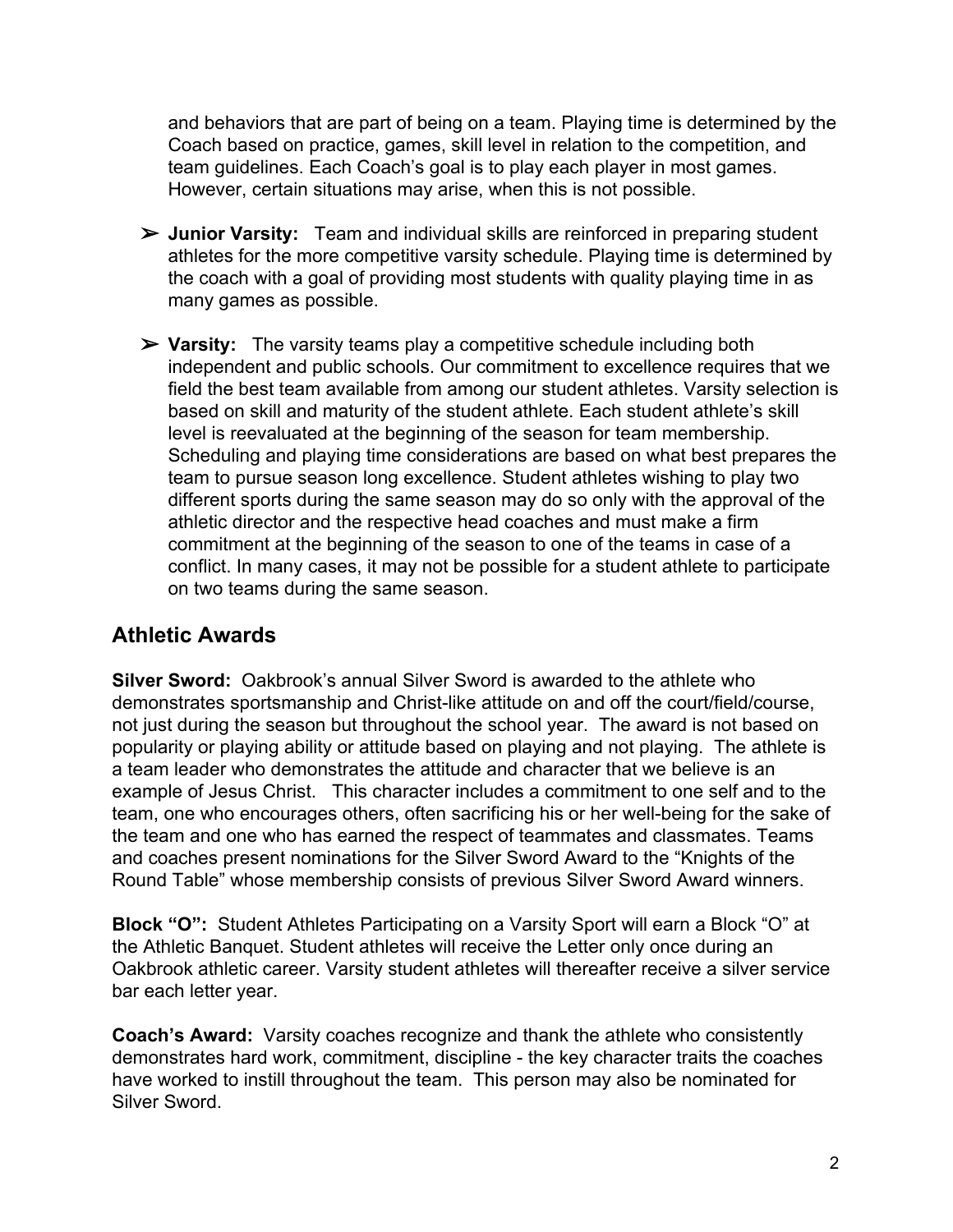**Sportsmanship Award:** Middle School athletic teams and coaches select one athlete from each team who represents their team and Oakbrook's Athletic Philosophy by: -Consistently demonstrates respect for authority on and off the field (includes coaches, other teams coaches, referees, parents in public, teachers, administration, fellow students, other team athletes) -Displays attitude to win with humility and lose graciously -Demonstrates good character and judgment not only at practice and competition but also school and within the community. Each team may also have team banquets at the end of the season and coaches may recognize each player's contributions to the team.

**Athlete of the Year:** The Middle School Female and Male that excelled in 3 Middle School Sports and earned the respect of their teammates and coaches. The Upper School Female and Male that excelled in 2 Varsity Sports and earned the respect of their teammates and coaches. This award will be given at the Annual Oakbrook Honors Day at the end of the school year.

# **Athletic Offerings**

#### **Fall**

- ➢ Volleyball
- $\triangleright$  Cross Country
- $\triangleright$  Swim
- $\triangleright$  Cheer

#### **Winter**

 $\triangleright$  Basketball

#### **Spring**

- $\triangleright$  Baseball
- ➢ Soccer
- $\triangleright$  Softball (pending)
- $\ge$  Golf

Athletic offerings are provided as long as there is substantial interest to field a team.

Oakbrook is a member of the South Carolina Independent School Association [\(SCISA\).](http://www.scisa.org/athletics)

All students are encouraged to participate in the athletic program and all efforts will be made to ensure that a student can participate. In cases where teams are limited in size, the athletic department is committed to selecting an appropriate team in a fair and impartial manner. In the case where a student is not chosen for the team of their choice, the athletic department will work with the student to help identify other areas of athletic interest and potential participation.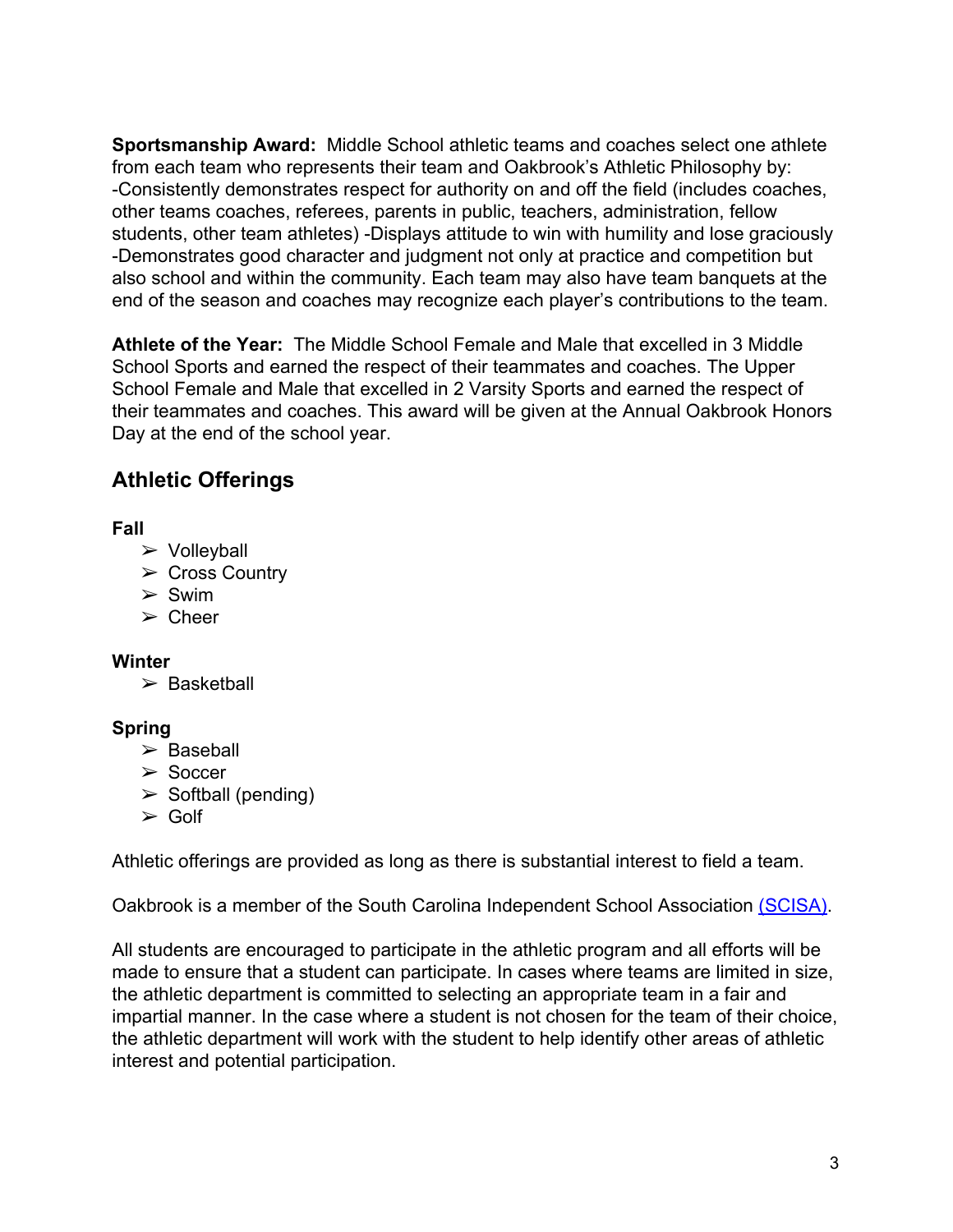# **Criteria for Athletic Participation**

All Oakbrook parents and students participating in Oakbrook athletics must attend the Athletic Parent Meeting prior to the season of play.

All athletes must be full-time students at Oakbrook Preparatory School. All athletes must be academically eligible to participate on an athletic team. The South Carolina Independent School Association academic requirements can be found at scisa.org. At Oakbrook, all student athletes are required to maintain a minimum GPA of 2.0 (C-average) with no failing grade at the end of each 9 week grading period. Any student below the minimum requirement will be placed on a 21 day suspension from participation. At the end of 21 days a progress report will be produced to determine eligibility. In the event that eligibility is regained, the student will remain on academic probation throughout the grading period.

Eight Semester Rule: A student has Eight (8) Consecutive Semesters of eligibility from the time he/she first enters the Ninth (9th) grade.

Any student interested in trying out for a team must be at the first practice of the season. The coach must be notified ahead of time if the student is going to miss the first practice for an excusable reason (illness, death in family, etc.) All Parents are required to attend the Teams' Parents' Meeting at the beginning of the season. Each coach will set the date and communicate to the parents the team rules for practice, play time, code of conduct and other information. Once a student has joined a team, he/she has committed to that team until the last game is completed. If an athlete quits a team, his/her case will be presented to the Athletic Review Board comprised of Administration, Faculty, and fellow Athletes to determine eligibility for Athletics for the remainder of the school year. Athletes must be at every practice for the whole practice unless excused for: doctor and dentist appointment, personal sickness, death in the family, previously scheduled church commitment. One must notify the coach as soon as possible of any conflicts. Failure to notify the coach will result in punishment from the coach as set forth in his/her team rules. Any uniforms or equipment issued to an athlete are the athlete's responsibility. Lost or damaged equipment and/or lost uniforms will be invoiced to the athlete. Athletic uniforms are only to be worn for games, not practices or any other activity. In order to participate in a practice or game for that day, the student must be in school for at least four hours of the school day or participate in an approved school activity. Exceptions must be approved by the Athletic Director prior to missing classes. These exceptions include scheduled doctor, dentist appointments, and school sponsored activities.

# **Athletic Bus Policy**

Athletes must abide by the school's policies and procedures for transportation. Any practice held off of Oakbrook property is still considered a part of the school.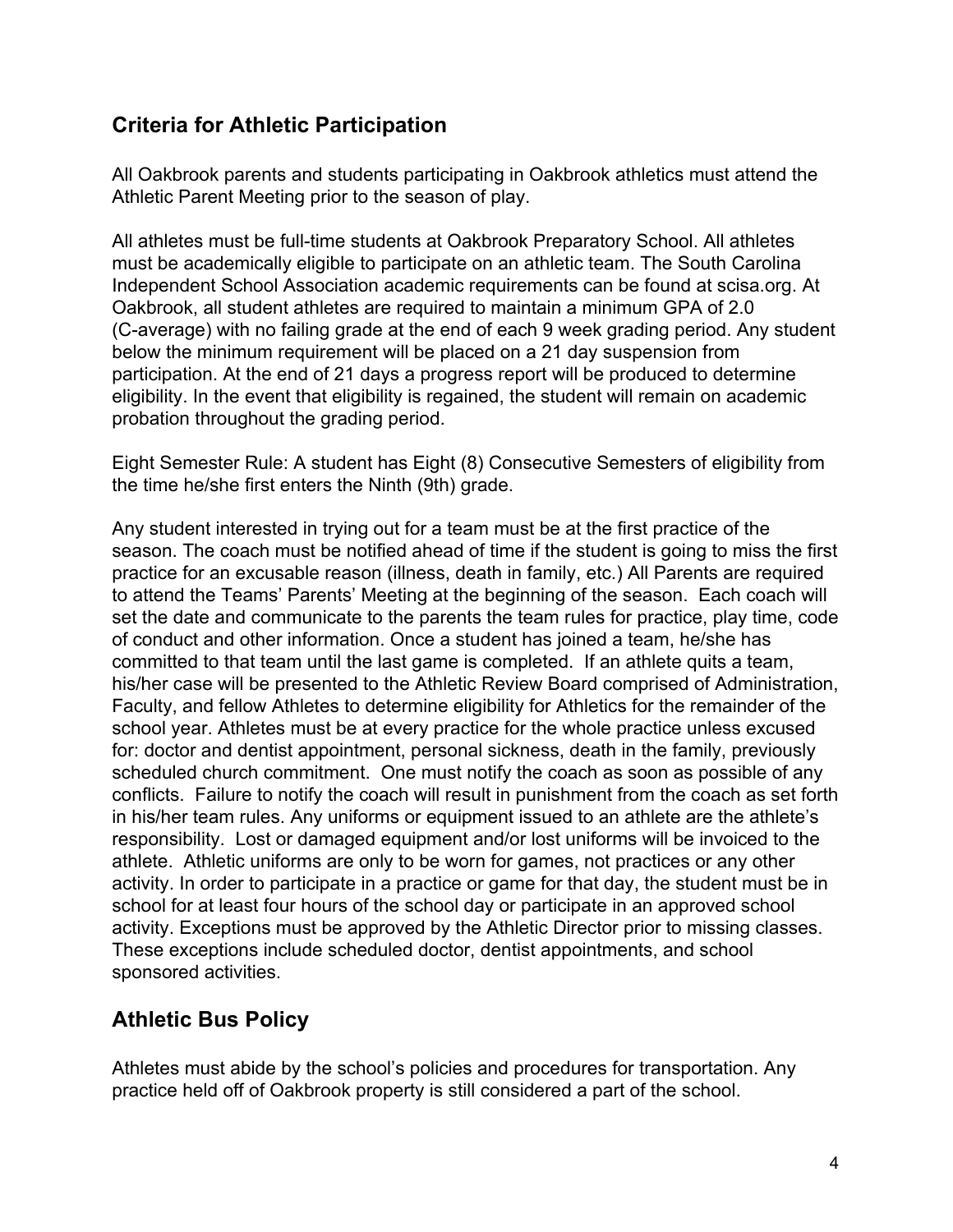Transportation for away games will be organized by the coach or Athletic Director. The Athletic Department will use the bus for away games when possible. At other times, parents may be asked to drive players to away games. When parents are driving, the drivers will travel in a caravan group. When teams are riding the bus, parents/guardians must provide the coach with a note that the athlete will ride home with their parent / guardian, prior to departure from school. No Exceptions unless for a medical emergency. When both boys and girls teams are riding on the bus, the girls will occupy the front half of the bus and the boys will ride in the back. No more than two persons per seat. Moving while the bus is in motion should be kept to a minimum. The bus will stop for meals on trips as needed. For longer trips, the AD will make arrangements with the restaurant beforehand. Players may eat on the bus. The bus will be cleaned of all trash upon return.

# **Athletes' Code of Conduct**

Student athletes are expected to be responsible for their behavior both on and off campus, including on social media, and conduct themselves in a manner consistent with the high expectations for all Oakbrook students. Therefore, any behavior that reflects poorly on the Oakbrook Community, Honor Code, and the Athletic Department will result in punishment outlined in the Student Code of Conduct. Student athletes should demonstrate honesty, self-discipline and integrity and serve as role models for other students, particularly for younger students. Student athletes must be respectful of the judgment and decisions of coaches and officials. Student athletes must also respect teammates and opponents. The athletic director and/or head coach will handle any disagreements with coaches, officials, teammates, opponents or fans. Profanity will not be tolerated at any time during the season. Coaches are expected to refrain from the use of profanity and should deal very firmly with any offense by the student athlete.

- ➢ **Social Media:** Oakbrook Preparatory School recognizes and supports its student-athletes' rights to freedom of speech, expression, and association, including the use of online social networks. In this context, however, each student-athlete must remember that playing and competing for Oakbrook Prep is a privilege, not a right. As a student-athlete, you represent the school and you are expected to portray yourself, your team, and the school in a positive manner at all times. Any online postings must therefore be consistent with federal and state laws, and team, department, and school rules regulations and policies (including the Guidelines listed below).
	- $\circ$  Everything you post is public information any text or photo placed online is completely out of your control the moment it is placed online – even if you limit access to your site. Information may be accessible even after you remove it.
	- Use caution when adding someone or inviting someone to be a friend. Many individuals are looking to take advantage of student-athletes, to gain information about you, your teammates, or your team.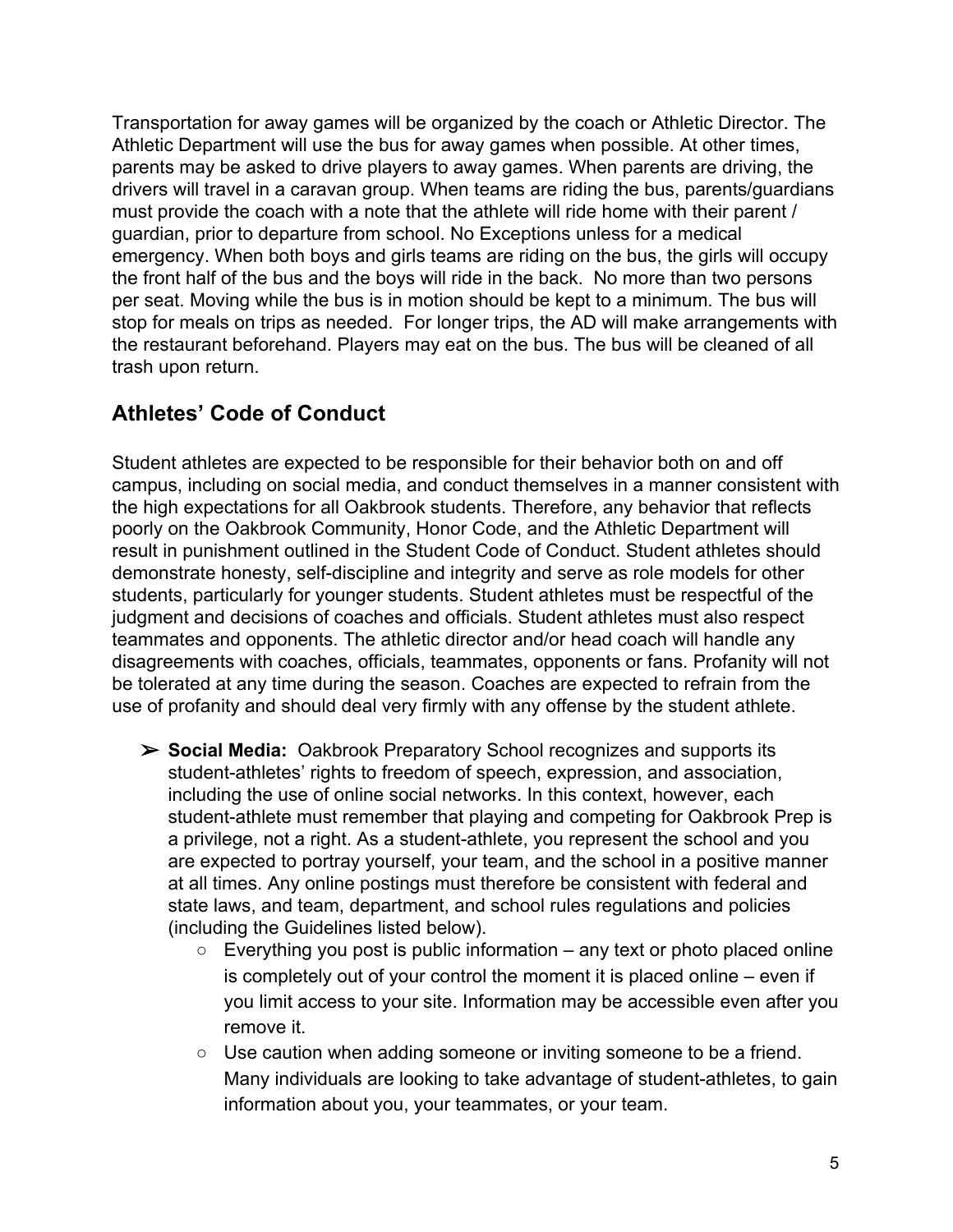- Limit information about your whereabouts or plans to minimize the potential of being stalked, assaulted, or the victim of other criminal activity.
- What you post may affect your future. Many employers and college admissions officers review social networking sites as part of their overall evaluation of an applicant. Carefully consider how you want people to perceive you before you give them a chance to misinterpret your information.
- Similar to comments made in person, the Department of Athletics will not tolerate disrespectful comments and behavior online, such as:
	- Derogatory or defamatory language;
	- Comments that create a serious danger to the safety of another person or that constitute a credible threat of serious physical or emotional injury to another person;
	- Comments or photos that describe or depict unlawful assault, abuse, hazing, harassment, or discrimination; selling, possessing, or using controlled substances; or any other illegal or prohibited conduct.
	- Comments or photos that bring negative attention to your school (ex. photos in school attire)
- Content may be monitored by school officials, and violations of this policy may result in the forfeiture of your eligibility to compete.
- ➢ **Hazing:** Any type of hazing will not be tolerated by the Oakbrook Preparatory Athletic Department, coaches and the school administration. Hazing will be dealt with swiftly and could result in suspension or dismissal from the team along with other discipline action according to the handbook.
- ➢ **Substance Use:** The Oakbrook Prep community believes that students should be alcohol and drug-free and actively supports programs and initiatives that aim to reduce risky behavior and unhealthy lifestyle choices. At the least, we must be assured that our students do not use, are not in possession of, or are not under the influence of alcohol or illegal drugs while on this campus or at school-related events. A student who disregards this guideline shows the greatest disrespect for our community and violates its trust to such a degree that he/she will be asked to leave the School. If the School becomes aware of a student's alcohol or illegal drug use outside of school, the School may make any number of recommendations dependent on the nature of the incident, its legal disposition, the danger posed to others, and the impact it has on the Oakbrook Community. Courses of action may include a required professional assessment of drug or alcohol dependence, counseling for the student and family, possible suspension or withdrawal from the school community, dismissal, or expulsion. The School believes parents and students should take seriously the issue of substance use by our young people, and it will take steps to educate, to support non-users, and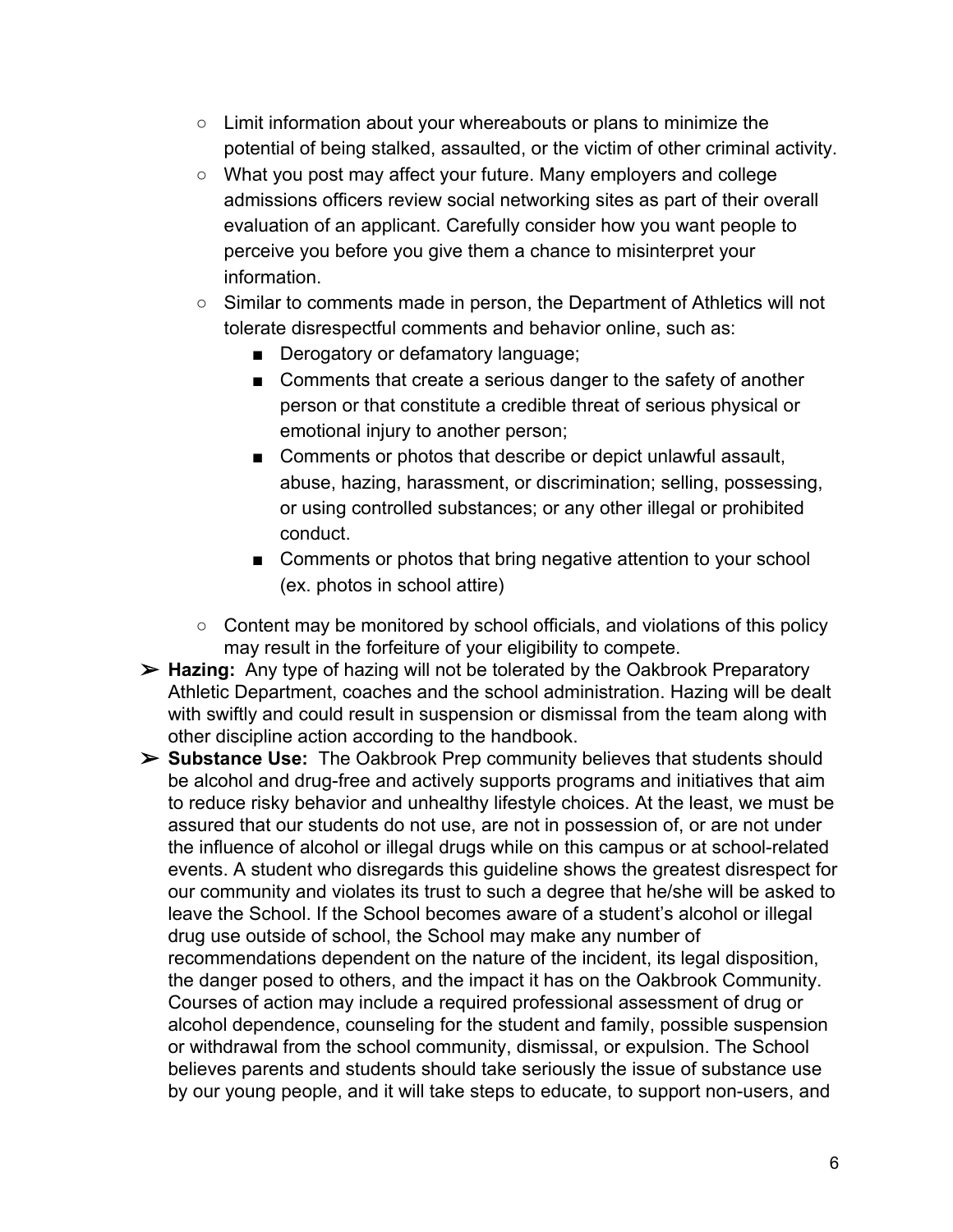to do all in its power to help young people make wise decisions. Oakbrook athletes are expected to treat coaches and teammates, along with opponents, officials, and visitors, with respect. We encourage athletes to play hard within the rules of the game, winning with humility and losing without excuses. Athletes are expected to respect the property and equipment of Oakbrook and our opponents. Always remember that as an Oakbrook athlete, you represent our school, our coaches, and your families as well as yourself in and out of school, including on social media.

### **Word to Our Parents**

Oakbrook Prep encourages parents to support their child in the child's athletic involvement. Please make sure your child is on time for practices and games. Your attendance at games is important to your child and your positive encouragement has a direct impact on your child's performance. If at any time you or your child has a concern or question, have the child/athlete talk to his/her coach first. If your concern is not resolved, then you may call the coach yourself. Any concerns not resolved after talking with the coach may be brought to the Athletic Director to set up a meeting with all parties involved.

# **Word to our Spectators**

Oakbrook Prep welcomes athletic competition and school spirit for our teams and we encourage parents, family, friends and students to attend athletic events and cheer our team. We view all expressions of school spirit as reflections of our school. Each of us has the responsibility to encourage Christian sportsmanship including cheering for our team's success and not our opponent's failures, welcoming a visiting team and their spectators, and showing respect for officials. Only members of the athletic team are permitted to sit on a team's bench. Only timers and official score keepers may sit at the scorer's table/bench. No outside food or drinks. Concessions will be available for purchase at each Home Basketball game. Please throw away your trash after games. Athletes and coaches are expected to exhibit good sportsmanship at all times. It is also essential that spectators exhibit good sportsmanship as well and adhere to the following guidelines during competition. Always cheer in a positive manner. Positive cheering leads to positive results. Do not talk to officials before, during, or after the competition. Keep all comments about officiating to a minimum. We want athletes to concentrate on what is about to happen, not what has already happened. Please leave concern for the officiating to the Athletic Staff. Please do not communicate with our athletes from the start of warm-up until the end of competition, other than to cheer their efforts. We want our athletes to remain focused. Fans should be seated in bleachers or remain in designated areas away from the team and playing areas.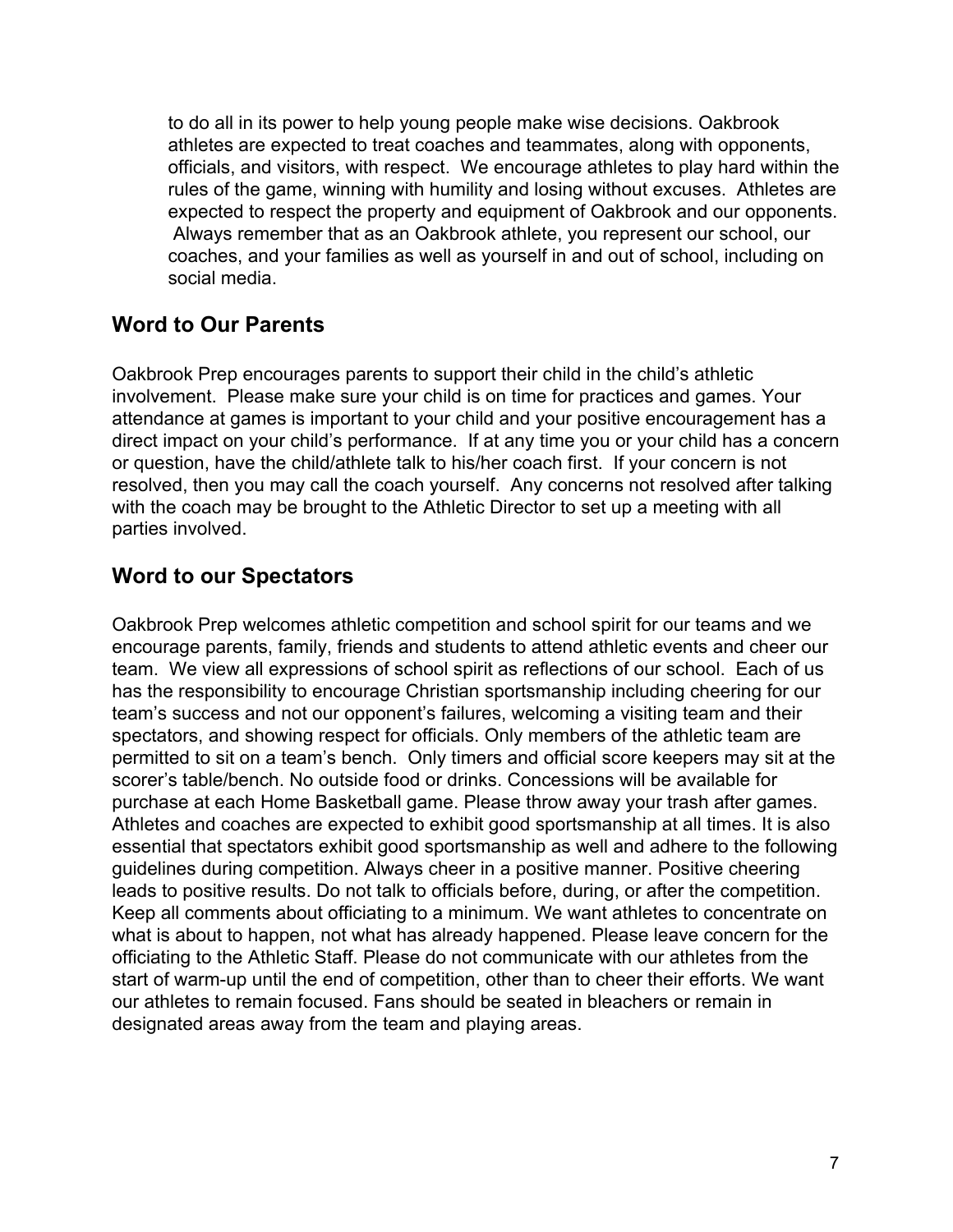# **Guidelines for Game Officials and Management Regarding Lightning**

The purpose of these guidelines is to provide information to those responsible for making decisions about suspending and restarting games based on the presence of lightning. If at all possible, staff should monitor local weather conditions before and during events.

- $\triangleright$  If the facility/school has an on-site lightning detection system, those warnings must be heeded.
- $\triangleright$  In absence of an on-site detection/warning system, use the following criteria for suspension of play and resumption of play:
	- When thunder is heard or a cloud-to-ground lightning bolt is seen, the thunderstorm is close enough to strike your location with lightning. Suspend play and take shelter immediately.
	- The 30-minute Rule. Once play has been suspended, wait at least 30 minutes after the last thunder is heard or flash of lightning is witnessed prior to resuming play.
	- Any subsequent thunder or lightning after the beginning of the 30-minute count, reset the clock and another 30-minute count should begin.
- $\triangleright$  Schools should develop an evacuation plan, including identification of appropriate nearby shelters.

# **Heat Policy**

[https://www.scisa.org/images/pdf-files/athletics/Heat\\_and\\_Athletic\\_Participation\\_Policy.](https://www.scisa.org/images/pdf-files/athletics/Heat_and_Athletic_Participation_Policy.pdf) [pdf](https://www.scisa.org/images/pdf-files/athletics/Heat_and_Athletic_Participation_Policy.pdf)

# **Forms**

All Arbiter athletic participation forms must be completed online at PlanetHS.com.

# **Note From the Athletic Director**

Participation in athletics and representation of Oakbrook Prep is a privilege. This honor will only be extended to those athletes worthy of representing our school in a positive light during school, competition, and in the community. We hope you and your student-athlete enjoy this year's athletic competitions at Oakbrook Preparatory School. As with any team, our students will only be successful with your support. So please be involved in your child's athletic participation. Contact his/her coach to find out how you can help support the team. If you have any questions or concerns please contact me at travis.casey@oakbrookprep.org. Thank you and GO KNIGHTS!!!

Coach Casey